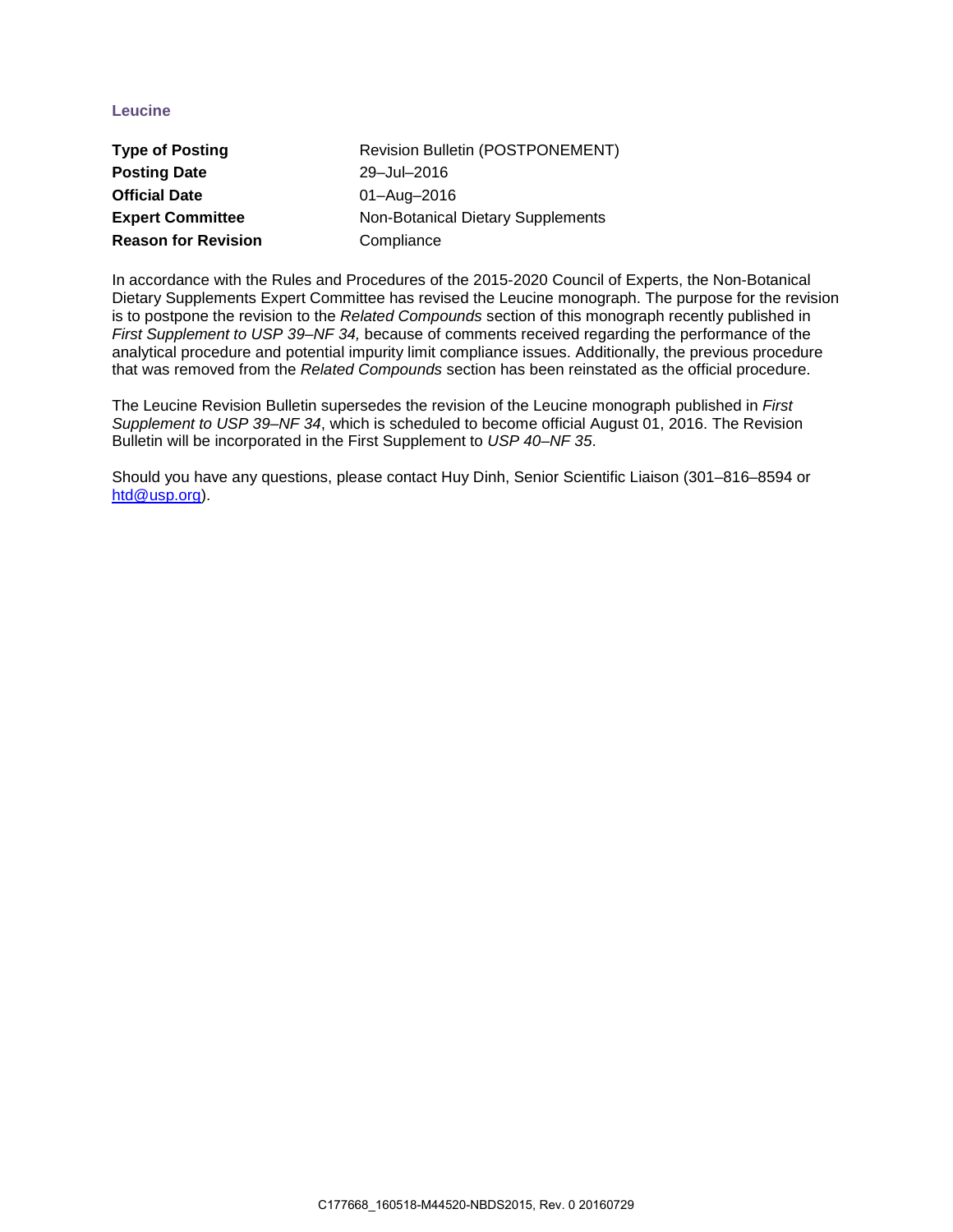# RS in *Mobile phase* **Leucine Sample solution:** 5.0 mg/mL of Leucine in *Mobile*  $H_3C$   $\bigvee_{CH_3}$   $H_3$   $\bigvee_{NH_3}$

• **<sup>A</sup>. INFRARED ABSORPTION** 〈**197K**〉 **Suitability requirements**

### • PROCEDURE

**PROCEDURE**<br> **PROCEDURE** leucine and isoleucine<br> **Sample:** 130 mg of Leucine and Leucine and isoleucine and isoleucine

(See Titrimetry **(541).)**<br>Mode: Direct titration

**Titrant:** 0.1 N perchloric acid VS<br>**Endpoint detection:** Potentiometric

- **Analysis:** Dissolve the *Sample* in 3 mL of formic acid *solution* and 50 mL of glacial acetic acid. Titrate with the *Ti*- *r<sub>S</sub>* = peak response trant. Perform the blank determination.
- *trant.* Perform the blank determination.

portion of the *Sample* taken: **Standard solution** (Separation of the *Sample* taken: **Subset of the** *Sample* taken: **Subset of the** *Sample* taken:

 $Result = \{ [(V<sub>S</sub> - V<sub>B</sub>) \times N<sub>A</sub> \times F]/W \} \times 100$ 

- 
- 
- $N_A$  = actual normality of the *Titrant* (mEq/mL) Result = ( $r_u/r_T$ )  $\times$  100
- *F* = equivalency factor, 131.2 mg/mEq
- 

**Acceptance criteria:** 98.5%–101.5% on the dried basis  $r_I$ 

- **<sup>R</sup>ESIDUE ON IGNITION** 〈**281**〉**:** NMT 0.4% **Acceptance criteria CHLORIDE AND SULFATE** 〈**221**〉**,** *Chloride* **Isoleucine:** NMT 0.8%
- **Standard solution:** 0.50 mL of 0.020 N hydrochloric **Any unspecified impurity:** NMT 0.2%
- **Sample:** 0.73 g of Leucine •.(Postponed until 1-August-2017)• (RB 1-Aug-2016)
- **Acceptance criteria:** NMT 0.05%
- CHLORIDE AND SULFATE  $\langle 221 \rangle$ , Sulfate
- 
- IRON  $\langle 241 \rangle$ : NMT 30 ppm

### **Delete the following: Solution. Delete the following: solution.**

**•** drochloric acid **.**• **<sup>H</sup>EAVY METALS,** *Method II* 〈**231**〉**:** NMT 15 ppm **Chromatographic system** •

## *<sup>p</sup>hy*.) *Change to read:* **Mode:** TLC

• **RELATED COMPOUNDS** gel mixture

■**.Buffer solution:** 0.2 M monobasic sodium phosphate. **Application volume:** 5 µL Adjust with phosphoric acid to a pH of 2.8. **Developing solvent system:** Butyl alcohol, glacial **Mobile phase:** Acetonitrile and *Buffer solution* (2:98) **Developing solvent system:** Butyl alcohol, glacial **Mobile phase:** Acetonitrile and *Buffer solution* (2:98) System suitability solution: 0.25 mg/mL each of USP<br>L-Leucine RS and USP L-Isoleucine RS in *Mobile phase* 

**Standard solution:** 0.025 mg/mL of USP L-Isoleucine<br>RS in *Mobile phase phase* **Chromatographic system** (See *Chromatography* 〈621〉*, System Suitability*.) **Mode:** LC **Detector:** UV 210 nm **Column:** 4.6-mm × 15-cm; 3-µm packing L1 <sup>C</sup>6H13NO<sup>2</sup> 131.17 **Column temperature:** 40° <sup>L</sup>-Leucine [61-90-5]. **Flow rate:**<sup>1</sup> mL/min **DEFINITION Injection volume:** 20 µL<br> **Injection volume:** 20 µL<br> **Injection volume:** 20 µL Leucine contains NLT 98.5% and NMT 101.5% of L-leucine<br>(C<sub>6</sub>H<sub>13</sub>NO<sub>2</sub>), calculated on the dried basis.<br>[NOTE—The relative retention times for isoleucine and]<br>[NOTE—The relative retention times for isoleucine and] **IDENTIFICATION**<br>
• **A. INFRARED ABSORPTION** <197K> **Suitability requirements**Suitability equirements **Resolution:** NLT 1.5 between leucine and isoleucine **ASSAY Relative standard deviation:** NMT 2.0% each for **Sample:** 130 mg of Leucine<br> **Blank:** Mix 3 mL of formic acid and 50 mL of glacial<br>
acetic acid.<br>
Titrimetric system<br>
Titrimetric system<br>
Titrimetric system<br>
Titrimetric system<br>
Calculate the percentage of isoleucine in th  $\text{Result} = (r_U/r_S) \times (C_S/C_U) \times 100$  $r_U$  = peak response of isoleucine from the *Sample* solution

- 
- Calculate the percentage of leucine  $(C_6H_{13}NO_2)$  in the  $C_5$  = concentration of USP L-Isoleucine RS in the portion of the *Sample* taken: *Standard solution* (mg/mL)
	- = concentration of Leucine in the *Sample*<br>*Solution* (mg/mL)

 $V_s$  = Titrant volume consumed by the *Sample* (mL)<br>  $V_s$  = Titrant volume consumed by the *Sample* (mL)<br>  $V_B$  = Titrant volume consumed by the *Blank* (mL)<br>  $N_A$  = actual normality of the *Titrant* (mEq/mL)<br>  $N_A$  = actua

$$
Result = (r_U/r_T) \times 100
$$

- *W* = *Sample* weight (mg)  $V = 101.5\%$  on the dried basis *ru* = peak response of any unspecified impurity **cceptance criteria:** 98.5%–101.5% on the dried basis from the Sample solution
- **IMPURITIES IMPURITIES** *r***<sub>***T***</sub>** = sum of all the peak responses from the *Sample solution*

- acid **Total unspecified impurities:** NMT 1.0%
	-

Acceptance criteria: NM1 0.05%<br> **CHLORIDE AND SULFATE** (221), Sulfate<br> **CHLORIDE AND SULFATE** (221), Sulfate<br>
Standard solution: 0.10 mL of 0.020 N sulfuric acid<br>
Standard solution: 0.05 mg/mL of USP L-Leucine RS in<br>
Accep

- **Standard solution:** 0.05 mg/mL of USP L-Leucine RS in **0.1 N** hydrochloric acid. [NOTE—This solution has a concentration equivalent to 0.5% of that of the *Sample*
- **Sample solution:** 10 mg/mL of Leucine in 0.1 N hy-

- Chromatographic system<br>● (Official 1-Jan-2018) (See *Chromatography (621)*, *Thin-Layer Chromatogra-*
	-
	- **Adsorbent:** 0.25-mm layer of chromatographic silica

**Spray reagent:** 2 mg/mL of ninhydrin in a mixture of butyl alcohol and 2 N acetic acid (95:5)